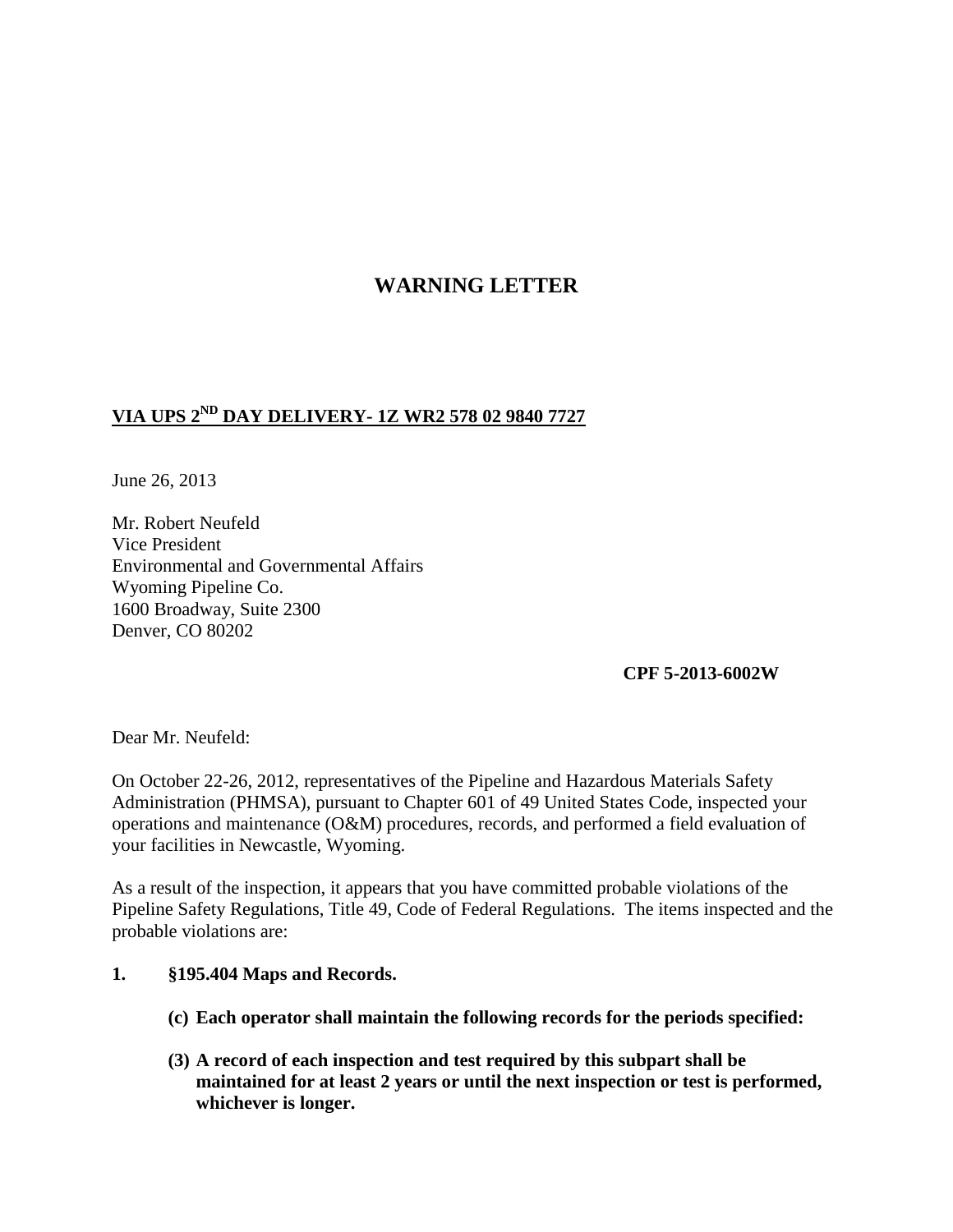Per §195.404(c) (3), an operator shall maintain records of each inspection and test required by this subpart for at least 2 years or until the next inspection or test is performed, whichever is longer. At the time of the inspection, records of valve inspections in according to §195.420 were not maintained as required by §195.404(c) (3).

## **2. §195.420 Valve maintenance.**

## **(c) Each operator shall provide protection for each valve from unauthorized operation and from vandalism.**

Per §195.420(c), an operator shall provide valve protection to prevent unauthorized operation and vandalism. At the time of the inspection, several valves at the stations were not secured and/or locked from unauthorized operation and vandalism. Wyoming Pipeline Company (WPC) must provide protection for each valve to prevent unauthorized operation and vandalism of their facilities.

#### **3. §195.434 Signs.**

## **Each operator must maintain signs visible to the public around each pumping station and breakout tank area. Each sign must contain the name of the operator and a telephone number (including area code) where the operator can be reached at all times.**

Per §195.434, an operator must maintain signs visible to the public and each sign must contain the telephone number, including area code, where the operator can be reached at all times. At the time of the inspection, WPC did not have the warning signs at several pump stations and breakout tank facilities, e.g. Mush Creek and Mush Creek Junction.

#### **4. §195.436 Security of facilities.**

## **Each operator shall provide protection for each pumping station and breakout tank area and other exposed facility (such as scraper traps) from vandalism and unauthorized entry.**

Per §195.436, an operator must provide protection for each pump station and breakout tank area. At the time of the inspection, there was minimal or no protection (fences) at most of the facilities, e.g. Mush Creek and Mush Creek Junction.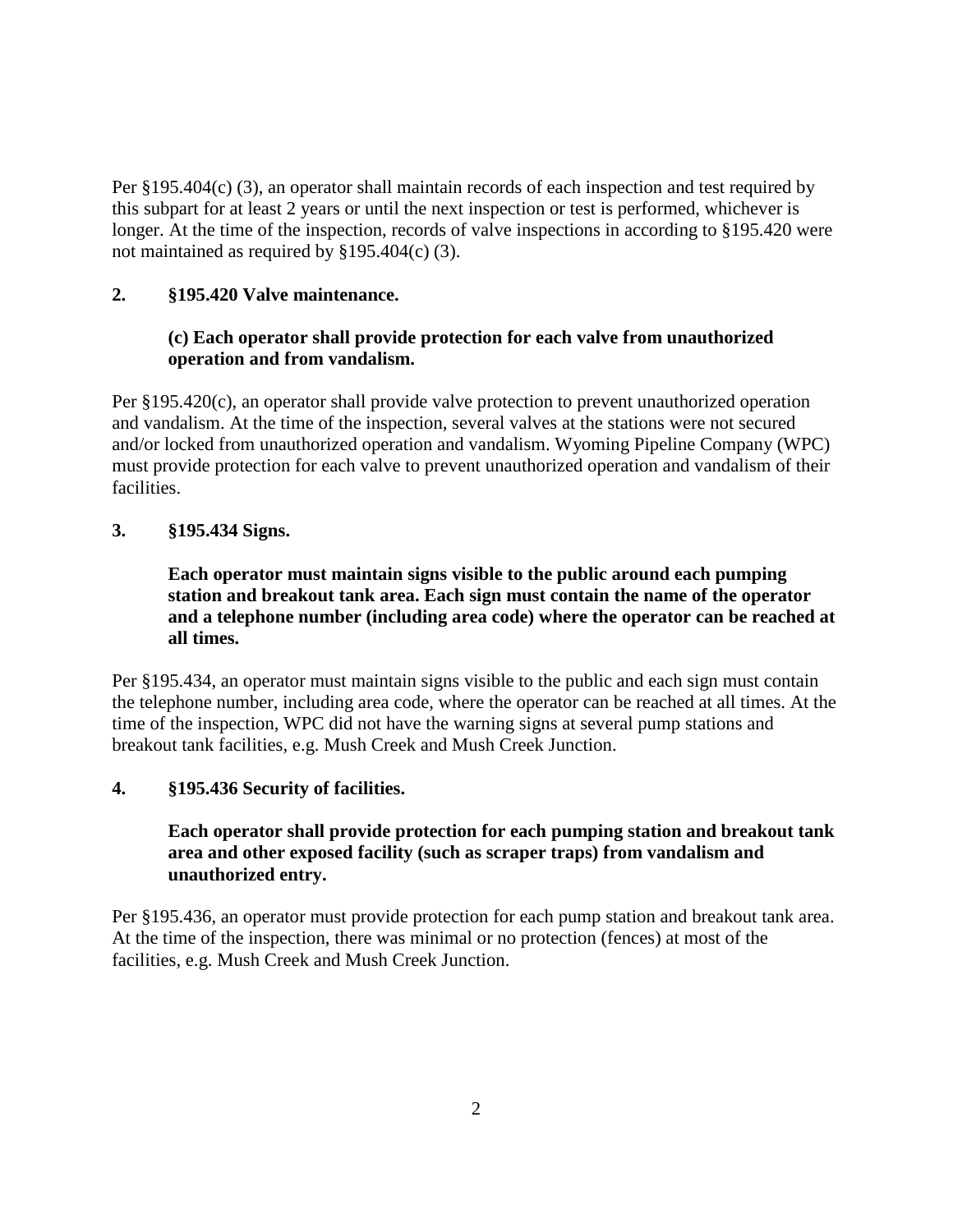#### **5. §195.438 Smoking or open flames.**

## **Each operator shall prohibit smoking and open flames in each pump station area and each breakout tank area where there is a possibility of the leakage of a flammable hazardous liquid or of the presence of flammable vapors.**

Per §195.438, an operator shall prohibit smoking and open flames at each pump station and breakout tank area. At the time of the inspection, the warning signs prohibiting smoking and open flames were not visible at all applicable facilities.

#### **6. §195.575 Which facilities must I electrically isolate and what inspections, tests, and safeguards are required?**

## **(c) You must inspect and electrically test each electrical isolation to assure the isolation is adequate.**

Per §195.575, an operator must electrically isolate each buried or submerged pipeline from other metallic structures, and install one or more insulating devices where electrical isolation of a pipeline is necessary. Each electrical isolation must be inspected and electrically tested to assure isolation is adequate. At the time of inspection, WPC did not perform tests to ensure electrical isolation of each buried or submerged pipeline from other metallic structures, unless they electrically interconnect and cathodically protect the pipeline and the other structures as a single unit. Meanwhile, there is at least one casing at the US Highway 16 crossing near the end of the HCA segment in Newcastle in which the casing-to-soil potential reading is unknown. WPC must inspect and electrically test the US Highway 16 casing and others if they exist, to ensure the isolation is adequate.

## **7. §195.581 Which pipelines must I protect against atmospheric corrosion and what coating material may I use?**

#### **(a) You must clean and coat each pipeline or portion of pipeline that is exposed to the atmosphere, except pipelines under paragraph (c) of this section.**

Per §195.581(a), an operator shall protect against atmospheric corrosion on the aboveground facilities. At the time of the inspection, there were several locations where pipe at the air-to-soil interface was not coated. In addition, some of the breakout tanks were not painted to protect atmospheric corrosion, and an extensive surface rust and significant corrosion were visible at the chime and near the annular ring.

Under 49 United States Code, § 60122, you are subject to a civil penalty not to exceed \$200,000 per violation per day the violation persists up to a maximum of \$2,000,000 for a related series of violations. For violations occurring prior to January 4, 2012, the maximum penalty may not